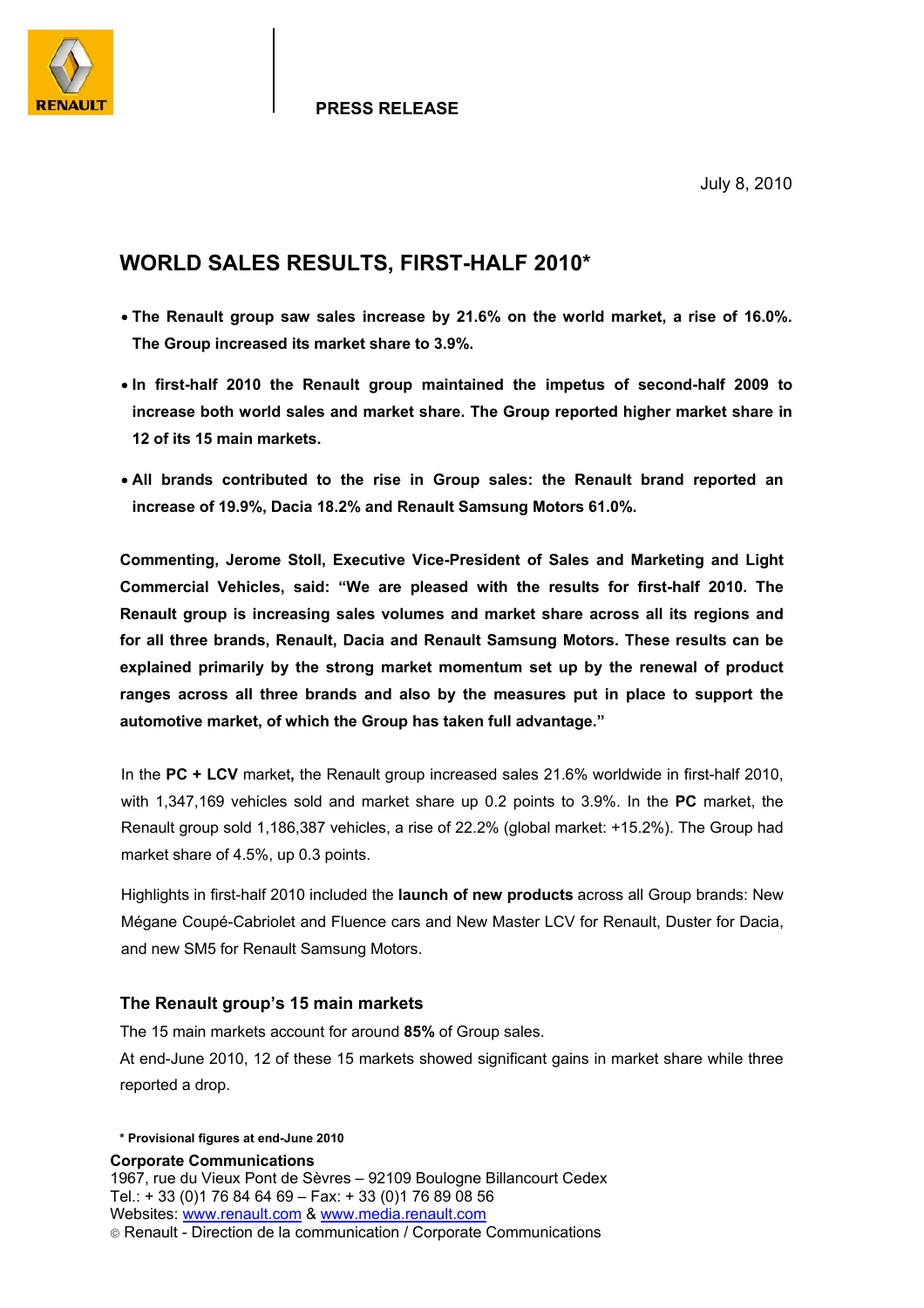|                          |                       | <b>Volumes</b><br><b>YTD 2010</b> | <b>PC+LCV</b> market<br>share YTD 2010 | <b>Evolution of market</b><br>share vs. 2009 |
|--------------------------|-----------------------|-----------------------------------|----------------------------------------|----------------------------------------------|
| ш                        | <b>FRANCE</b>         | 407 125                           | 28,5%                                  | $+3,3$                                       |
| H.                       | <b>ITALY</b>          | 87 0 28                           | 6,9%                                   | $+2,3$                                       |
| $\bullet$                | <b>SOUTH KOREA</b>    | 85 142                            | 11,4%                                  | $+3,0$                                       |
| $\overline{\phantom{0}}$ | <b>GERMANY</b>        | 83 807                            | 5,4%                                   | $-0,4$                                       |
| $\epsilon$               | <b>SPAIN</b>          | 72 9 20                           | 10,9%                                  | $+0,4$                                       |
| $\blacklozenge$          | <b>BRAZIL</b>         | 64 599                            | 4,3%                                   | $+0,7$                                       |
| NK<br>NK                 | <b>UNITED KINGDOM</b> | 59 467                            | 4,9%                                   | $+2,1$                                       |
| $\blacksquare$           | BELGIUM/LUXEMBOURG    | 49 262                            | 12,8%                                  | $+1,7$                                       |
| $\overline{\phantom{a}}$ | <b>RUSSIA</b>         | 42 227                            | 5,4%                                   | $+0,6$                                       |
| $\mathbf{C}^{\star}$     | <b>TURKEY</b>         | 40 639                            | 14,7%                                  | $+0,4$                                       |
| $\overline{\phantom{a}}$ | <b>ARGENTINA</b>      | 37 893                            | 11,7%                                  | $-0,5$                                       |
| $\bullet$                | <b>ALGERIA</b>        | 37 30 6                           | 29,3%                                  | $+6,5$                                       |
| ÷                        | <b>NETHERLANDS</b>    | 25 861                            | 8,7%                                   | $+2,1$                                       |
|                          | <b>ROMANIA</b>        | 23 971                            | 41,9%                                  | $+4,8$                                       |
| $\bullet$                | <b>IRAN</b>           | 20 6 26                           | 2,8%                                   | $-0,2$                                       |

**Europe region (incl. France): Group PC + LCV sales rose by 21.6% in a market that expanded by 1.5% for market share of 10.8%, an increase of 1.8 points.** 

In a **PC** market that expanded by 0.9%, the **Renault group** increased sales by 21.7%, taking its market share to 10.2% (+1.8 points). The **Renault** brand ranks **second** in Western Europe, thanks primarily to the success of the Megane family and Clio. The **Dacia** brand reported a 27% rise in sales (116,096 units) in Western Europe for market share of **1.6%** (+0.3 points).

With the scrappage bonus coming to an end in most countries, the mix of models sold is expanding. Total Renault sales in the economy/low-range segments were down 4.9% on 2009, while sales in the lower mid-range segment rose by 15.8%.

In an **LCV** market that expanded by 7.7%, the **Renault group** increased sales by 21.0%, taking its market share to 16.6% (+1.8 points). In Western Europe, the **Renault** brand remains **No. 1**, with market share of 15.7%. With its range of LCV models complementing the Renault offering, the **Dacia** brand increased its market share by 0.3 points, with a 70.0% surge in sales.

#### **PC + LCV**

In **Europe**, the **Renault** group had market share of 10.8% with a 21.6% rise in sales. **Renault** increased market share by 1.4 points to 9.2%, with 765,683 units sold. **Dacia** remained on a growth track, with sales of 131,598 vehicles, an increase of 29.2%.

 In **France**: the **Group** boosted market share by 3.3 points to 28.5%, with a 20.0% increase in sales (407,125 units). The **Renault** brand consolidated its position as **leader**, with 342,838 units sold, a rise of 9.5%. **Dacia** sales surged by 148%, with 64,287 units sold for market share of 4.5%, an increase of 2.6 points. Dacia sold as many vehicles in the first half of 2010 as in the whole of 2009. It has thus become France's sixth-ranking brand, and even No. 4 for consumer sales (excluding fleet customers, rental/contract-hire firms and demonstration vehicles).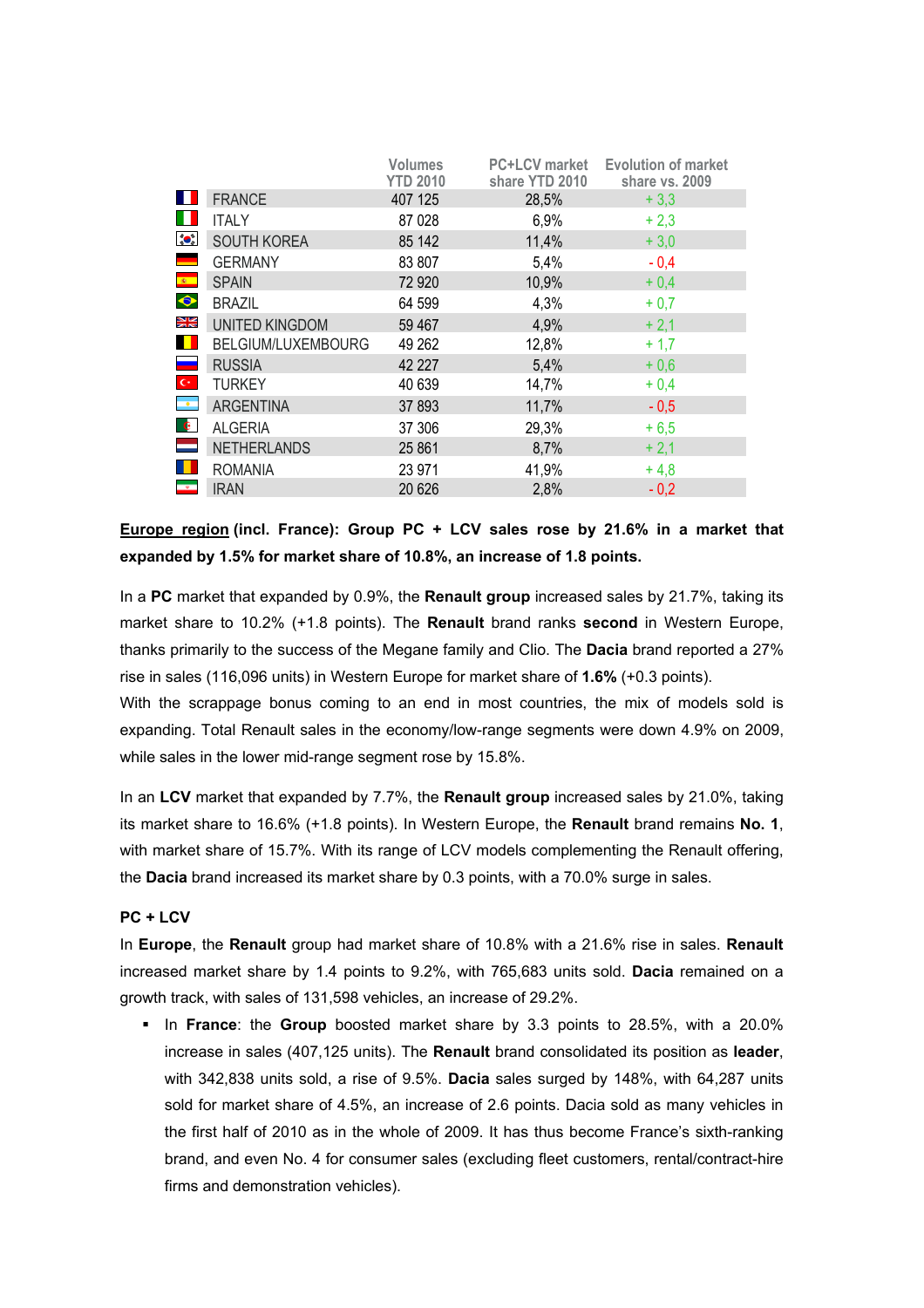The Group also reported sales increases in its 15 main markets: **Italy** (+53.6%), **Spain** (+42.6%), the **UK** (+107.3%), **Belgium/Luxembourg** (+33.2%), and the **Netherlands** (+54.4%). In **Germany,** the fall in sales reflected that of the market (-31.9%), owing primarily to the end of the scrappage bonus.

### **Products in Europe:**

**Twingo II** sold 89,385 units (+4%) in six months, making it **third** in its segment **Clio II and III** sold 213,505 units, an increase of 30%, placing it **third** in its segment The **Megane family** ranks **second** in its segment in Europe, with 256,146 units sold (+41%) **Sandero** is ninth in its segment in Europe with 86,176 units sold, an increase of 45% **Duster**, launched in March, is enjoying great success, with almost 35,500 orders taken at end-June.

### **Regions outside Europe: increased market share with Group PC + LCV sales on the rise in all regions.**

#### **PC + LCV**

- In **South Korea**, Renault Samsung Motors increased its share of the PC market by 3.6 points to 13.5% (11.4% in PC+LCV). Sales volumes rose by 58.8%, keeping South Korea in the Group's top three markets for the first half of the year. The SM3 and SM5 are **second** in their respective segments.
- In **Brazil**, where the market expanded by 7.5%, the Group reported a 26.6% rise in sales, for market share of 4.3%, a rise of 0.7 points.
- In **Russia**, the Group increased market share by 0.6 points to 5.4%. The Renault brand has become market No. 4 with **Logan**, Russia's most popular foreign vehicle.
- In **Romania,** in a plummeting market (-26.4%), the Group consolidated its leadership, increasing its market share by 4.8 points to 41.9%. **Dacia** is the No. **1** brand with Logan No. **1**, Sandero No. **4** and Duster No. **3** in their respective segments. **Renault** is No. **3** with Thalia and Fluence in the top 5.
- In **Turkey**, the Group has reclaimed the No. **1** spot in the PC market, with PC + LCV market share of 14.7%.
- In **North Africa**, where the market plunged by 8.9%, the Group increased sales by 14.2%, boosting market share to 31.1%, a rise of 6.1 points. The Renault brand is No. **1** in Algeria and Tunisia, No. **2** in Morocco. Dacia is No. **1** in Morocco.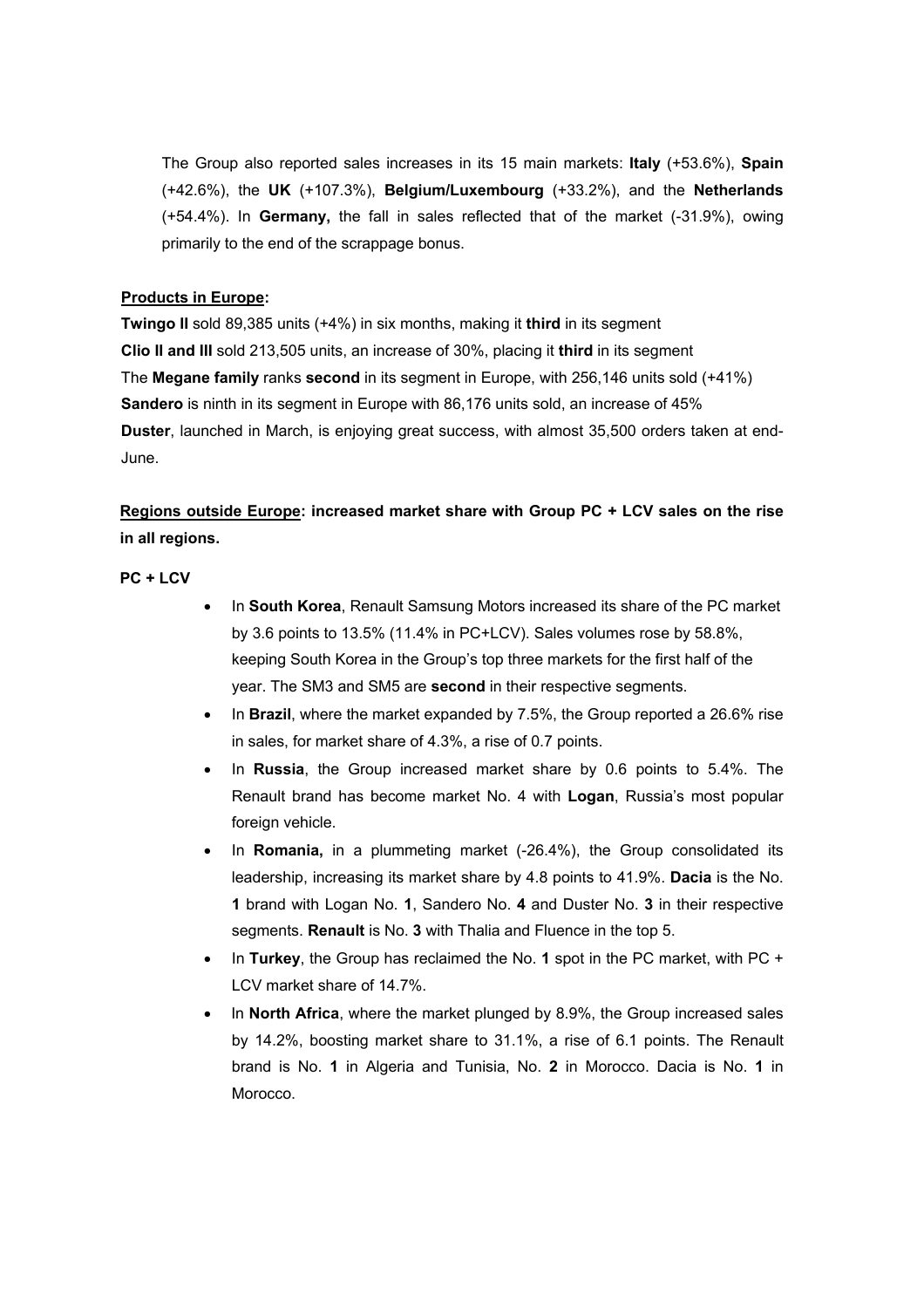#### **Market outlook for second-half 2010**

The second half of the year should see a divergence in trends between Europe and the rest of the world. In Europe, the market is expected to continue the fall that began in April with the end of the scrappage bonuses and the reinforcement of austerity plans in several countries. Countries outside Europe are expected to continue growing, the main reason being more favourable economic fundamentals.

The Group expects the global market to expand by around 8% in 2010 compared with 2009, despite a fall in the European market that is estimated at between 7% and 9% on last year.

**Jerome Stoll, Executive Vice-President of Sales and Marketing and Light Commercial Vehicles, commented: "Our objective for 2010 is to continue building market share for all our brands in all Renault Group regions. In Europe, we will consolidate the market share that we have reclaimed with the Renault brand to confirm our No. 3 position in PC sales, and the leadership of the Renault brand in LCV sales. Outside Europe, we will continue our offensive by stepping up our presence in emerging countries, which will drive growth in the years to come."** 

Press contact: Rie Yamane: +33 1 76 84 64 69 www.media.renault.com & www.renault.com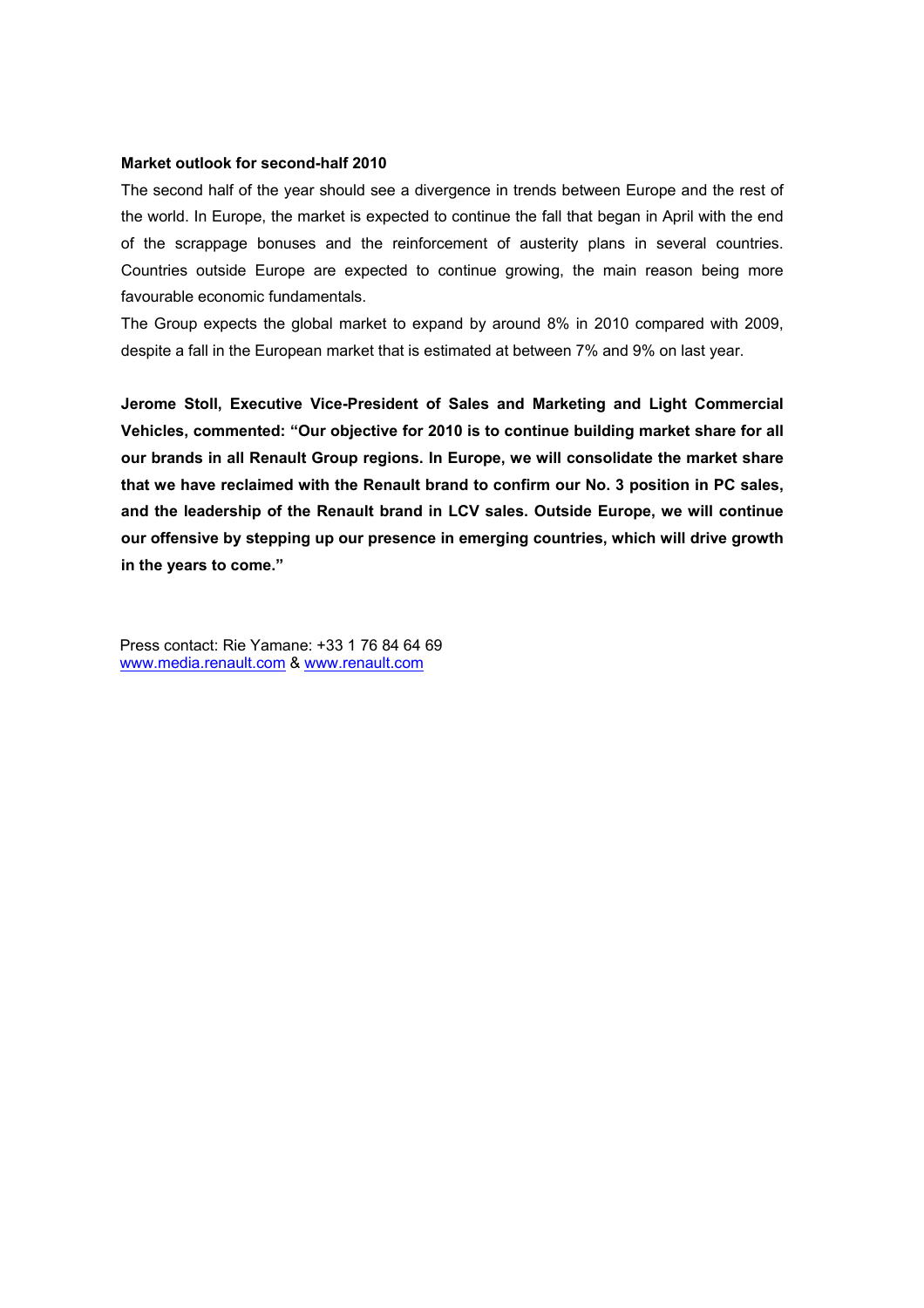| <b>Total sales by brand</b>                 |                                        |                  |             |                     |           |             |
|---------------------------------------------|----------------------------------------|------------------|-------------|---------------------|-----------|-------------|
|                                             | June*                                  |                  |             | At the end of June* |           |             |
|                                             | <b>June 2010</b>                       | <b>June 2009</b> | % variation | 2010                | 2009      | % variation |
| <b>RENAULT</b>                              |                                        |                  |             |                     |           |             |
| PC                                          | 174 436                                | 164 725          | $+5,9%$     | 929 264             | 769 960   | $+20,7%$    |
| <b>LCV</b>                                  | 29 0 52                                | 25 5 88          | $+13,5%$    | 148 386             | 129 204   | $+14,8%$    |
| <b>PC+LCV</b>                               | 203 488                                | 190 313          | $+6,9%$     | 1 077 650           | 899 164   | $+19,9%$    |
| <b>RENAULT - SAMSUNG -</b><br><b>MOTORS</b> |                                        |                  |             |                     |           |             |
| <b>VP</b>                                   | 15 108                                 | 10720            | +40,9%      | 87 693              | 54 468    | $+61,0%$    |
| <b>DACIA</b>                                |                                        |                  |             |                     |           |             |
| <b>PC</b>                                   | 34 601                                 | 32 316           | $+7,1%$     | 169 430             | 146 203   | $+15,9%$    |
| <b>LCV</b>                                  | 2 5 3 3                                | 1875             | $+35,1%$    | 12 3 9 6            | 7671      | $+61,6%$    |
| <b>PC+LCV</b>                               | 37 134                                 | 34 191           | $+8,6%$     | 181826              | 153 874   | $+18,2%$    |
| <b>RENAULT Group</b>                        |                                        |                  |             |                     |           |             |
| <b>PC</b>                                   | 224 145                                | 207 761          | $+7,9%$     | 1 186 387           | 970 631   | $+22,2%$    |
| <b>LCV</b>                                  | 31 585                                 | 27 4 63          | $+15,0%$    | 160 782             | 136 875   | $+17,5%$    |
| <b>PC+LCV</b>                               | 255 730                                | 235 224          | $+8,7%$     | 1 347 169           | 1 107 506 | $+21,6%$    |
|                                             |                                        |                  |             |                     |           |             |
|                                             | At the end of June<br><b>June 2010</b> |                  |             |                     |           |             |
| <b>LADA</b>                                 | <b>June 2010</b>                       | <b>June 2009</b> | % variation | 2010                | 2009      | % variation |
| <b>PC</b>                                   | 55 012                                 | 33 406           | $+64,7%$    | 241 601             | 214 051   |             |
| <b>LCV</b>                                  | 9                                      | 8                | $+12,5%$    | 74                  | 18        |             |
| <b>PC+LCV</b>                               | 55 021                                 | 33 4 14          | $+64,7%$    | 241 675             | 214 069   | 12,9%       |

# **Total Group sales PC+LCV by region without LADA**

|                           | June*            |                  |             | At the end of June* |           |             |
|---------------------------|------------------|------------------|-------------|---------------------|-----------|-------------|
|                           | <b>June 2010</b> | <b>June 2009</b> | % variation | 2010                | 2009      | % variation |
| Europe***                 | 170 506          | 162 030          | $+5,2%$     | 897 281             | 737981    | $+21,6%$    |
| O/w France                | 79 471           | 78 981           | $+0,6%$     | 407 125             | 339 132   | $+20,0%$    |
| Euromed                   | 28 621           | 26 913           | $+6,3%$     | 128 358             | 123 913   | $+3,6%$     |
| Eurasia                   | 9 3 7 3          | 7970             | $+17,6%$    | 46 144              | 40 481    | $+14,0%$    |
| Americas                  | 22 115           | 20 571           | $+7,5%$     | 132 620             | 106 832   | $+24,1%$    |
| Asia-Africa               | 25 115           | 17 740           | $+41,6%$    | 142 766             | 98 299    | $+45,2%$    |
| <b>Total excl. Europe</b> | 85 224           | 73 194           | $+16,4%$    | 449 888             | 369 525   | $+21,7%$    |
| <b>Total</b>              | 255 730          | 235 224          | $+8,7%$     | 1 347 169           | 1 107 506 | $+21,6%$    |

\* Sales

\*\*\* Europe = European Community (24 countries) + Croatia, Iceland, Norway & Switzerland